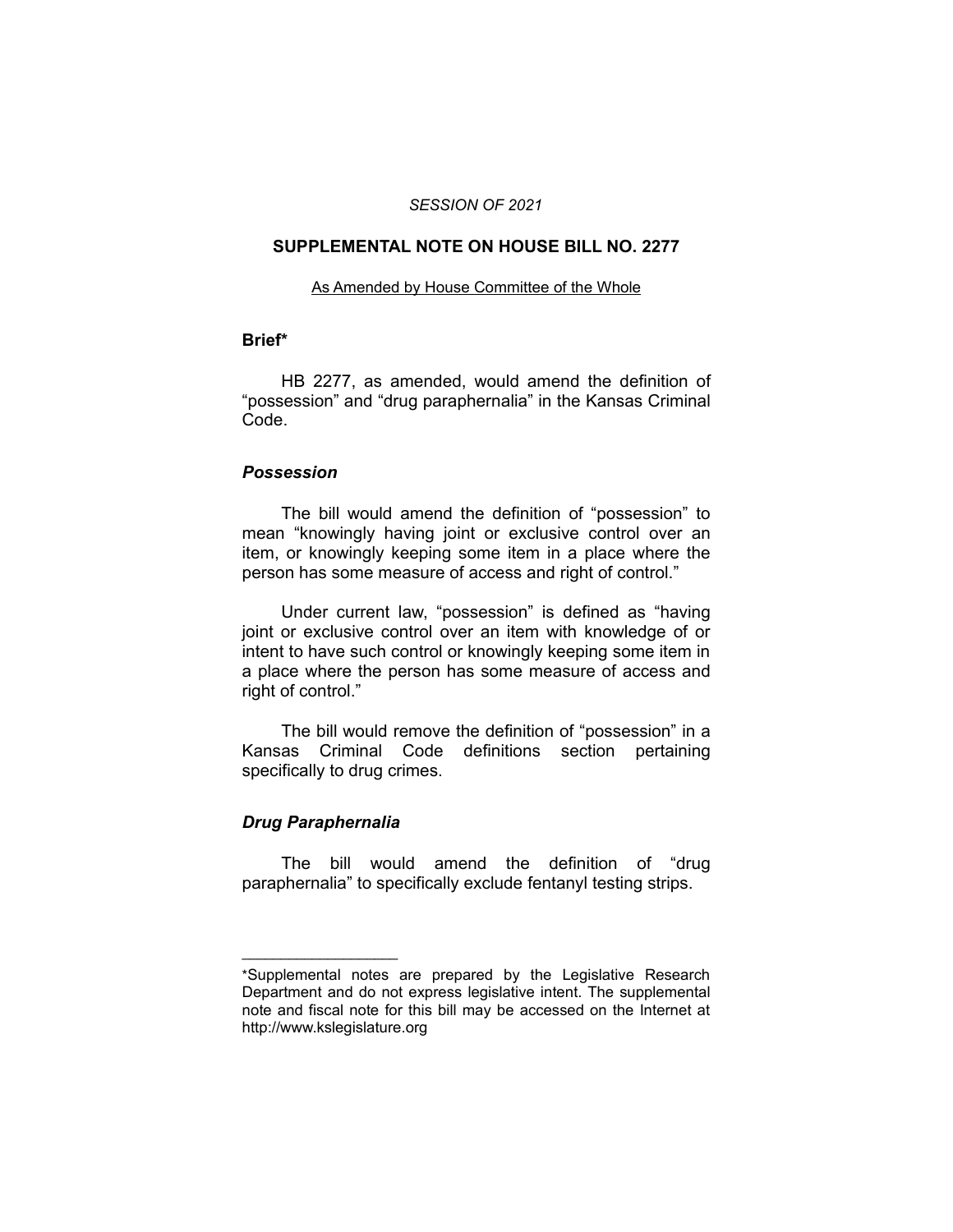#### *Technical Amendments*

The bill would also make technical amendments to ensure consistency in statutory phrasing.

#### **Background**

The bill was introduced by the House Committee on Corrections and Juvenile Justice at the request of a representative of the Kansas County and District Attorneys Association.

[*Note:* The bill, as introduced, contained provisions similar to those of 2020 HB 2456, as passed by the House.]

## *House Committee on Corrections and Juvenile Justice*

In the House Committee hearing on February 18, 2021, **proponent** testimony was provided by a representative of the Kansas County and District Attorneys Association, who stated the bill would clarify the culpable mental state required to prove possession because current law contains two types of culpable mental states that could be applied.

Written-only proponent testimony was provided by a representative of the League of Kansas Municipalities. No other testimony was provided.

The House Committee amended the bill to remove the definition of "possession" in a Kansas Criminal Code definitions section pertaining specifically to drug crimes.

#### *House Committee of the Whole*

The House Committee of the Whole amended the bill to exclude fentanyl testing strips from the definition of "drug paraphernalia".

2- 2277